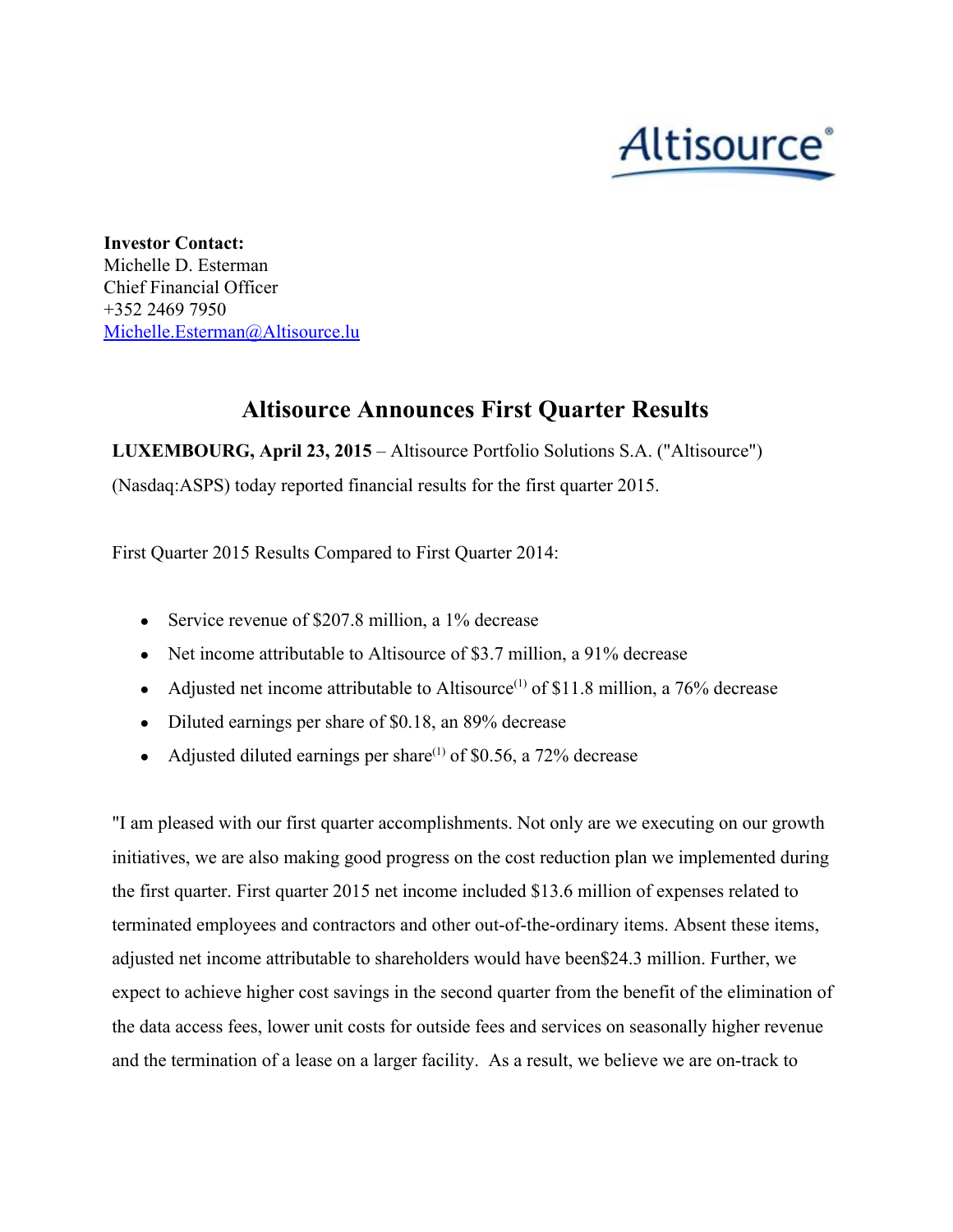achieve the objectives we established for the year as a leaner, operational and sales focused organization," said William B. Shepro, Chief Executive Officer. First quarter 2015 highlights include:

- The average number of loans serviced by Ocwen on REALServicing® was 2.4 million for the first quarter of 2015, an increase of 27% compared to the first quarter 2014
- The number of houses sold through Hubzu<sup>®</sup> was 8,305 for the first quarter 2015, an increase of 24% compared to the first quarter in 2014

 $<sup>(1)</sup>$  This is a non-GAAP measure that is defined and reconciled to the corresponding GAAP</sup> measure herein.

## *ForwardLooking Statements*

This press release contains forward-looking statements that involve a number of risks and uncertainties. Those forward-looking statements include all statements that are not historical fact, including statements about management's beliefs and expectations. Forward-looking statements are based on management's beliefs as well as assumptions made by and information currently available to management. Because such statements are based on expectations as to future economic performance and are not statements of historical fact, actual results may differ materially from those projected. The Company undertakes no obligation to update any forward-looking statements whether as a result of new information, future events or otherwise. The risks and uncertainties to which forward-looking statements are subject include, but are not limited to: Altisource's ability to retain existing customers and attract new customers; general economic and market conditions; governmental regulations, taxes and policies; availability of adequate and timely sources of liquidity; and other risks and uncertainties detailed in the "Forward-Looking Statements," "Risk Factors" and other sections of the Company's Form 10-K and other filings with the Securities and Exchange Commission.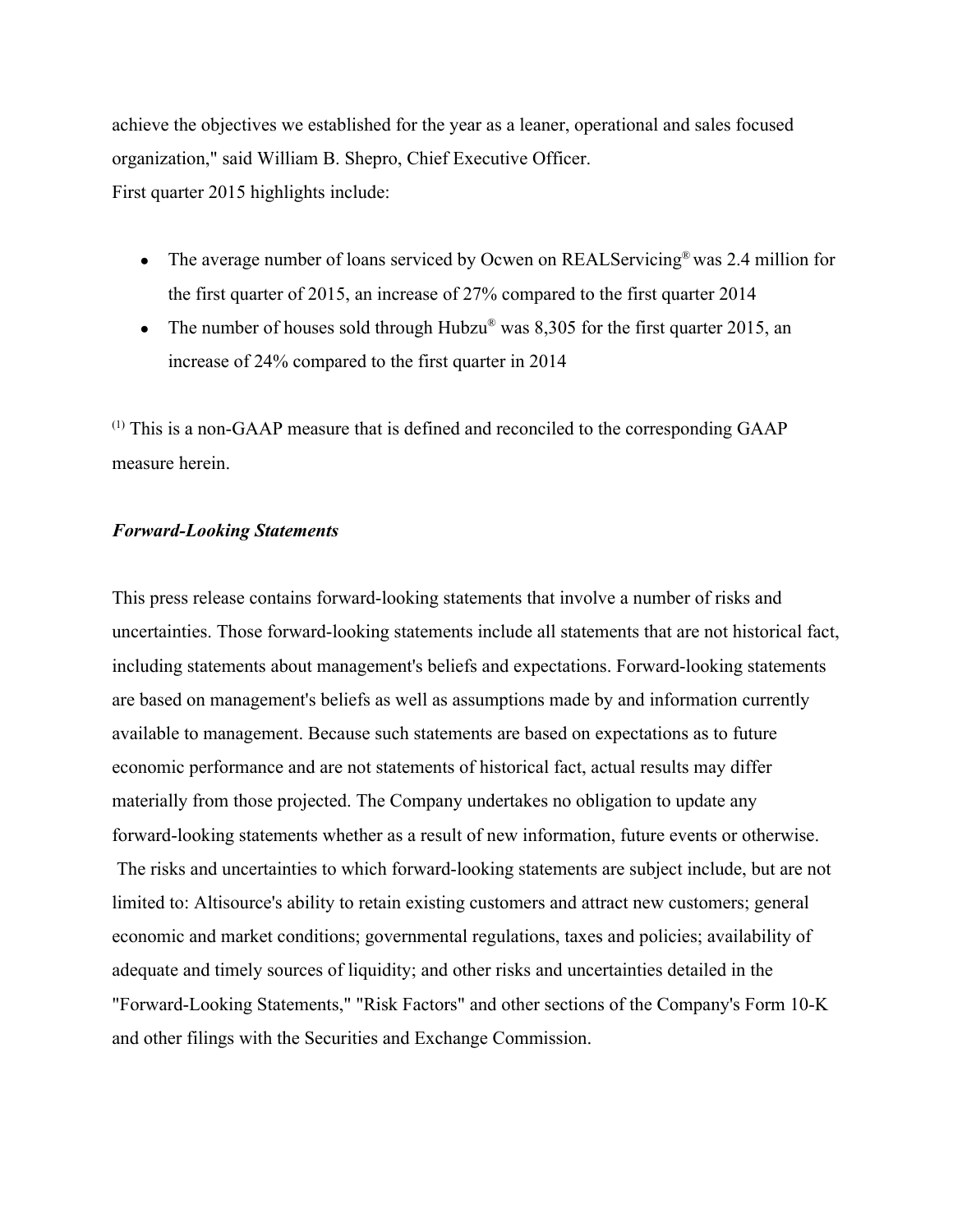### *Webcast*

Altisource will host a webcast at 11:00 a.m. EDT today to discuss our first quarter results. A link to the live audio webcast will be available on Altisource's website in the Investor Relations section. Those who want to listen to the call should go to the website at least fifteen minutes prior to the call to register, download and install any necessary audio software. A replay of the conference call will be available via the website approximately two hours after the conclusion of the call and will remain available for approximately 30 days.

### *About Altisource*

Altisource Portfolio Solutions S.A. is a premier marketplace and transaction solutions provider for the real estate, mortgage and consumer debt industries offering both distribution and content. Altisource leverages proprietary business process, vendor and electronic payment management software and behavioral science based analytics to improve outcomes for marketplace participants. Altisource has been named to Fortune's fastest [growing](http://www.globenewswire.com/newsroom/ctr?d=10130321&l=11&a=fastest%20growing%20global%20companies&u=http%3A%2F%2Ffortune.com%2F100-fastest-growing-companies%2Faltisource-portfolio-solutions-26%2F) global [companies](http://www.globenewswire.com/newsroom/ctr?d=10130321&l=11&a=fastest%20growing%20global%20companies&u=http%3A%2F%2Ffortune.com%2F100-fastest-growing-companies%2Faltisource-portfolio-solutions-26%2F) two years in a row. Additional information is available at [www.Altisource.com.](http://www.globenewswire.com/newsroom/ctr?d=10130321&l=11&a=www.Altisource.com&u=http%3A%2F%2Fwww.altisource.com%2F)

#### **ALTISOURCE PORTFOLIO SOLUTIONS S.A.**

## **CONSOLIDATED STATEMENTS OF OPERATIONS** *(in thousands, except per share data)* **(unaudited)**

|                                              | Three months ended<br>March 31. |           |
|----------------------------------------------|---------------------------------|-----------|
|                                              |                                 |           |
|                                              | 2015                            | 2014      |
| Service revenue                              |                                 |           |
| Mortgage Services                            | \$144,381                       | \$147,148 |
| <b>Financial Services</b>                    | 22,313                          | 24,257    |
| <b>Technology Services</b>                   | 51,970                          | 46,850    |
| Eliminations                                 | (10, 848)                       | (8,296)   |
| Total service revenue                        | 207,816                         | 209,959   |
| Reimbursable expenses                        | 31,956                          | 28,795    |
| Non-controlling interests                    | 710                             | 515       |
| Total revenue                                | 240,482                         | 239,269   |
| Cost of revenue                              | 140,870                         | 119,010   |
| Reimbursable expenses                        | 31,956                          | 28,795    |
| Gross profit                                 | 67,656                          | 91,464    |
| Selling, general and administrative expenses | 52,406                          | 43,534    |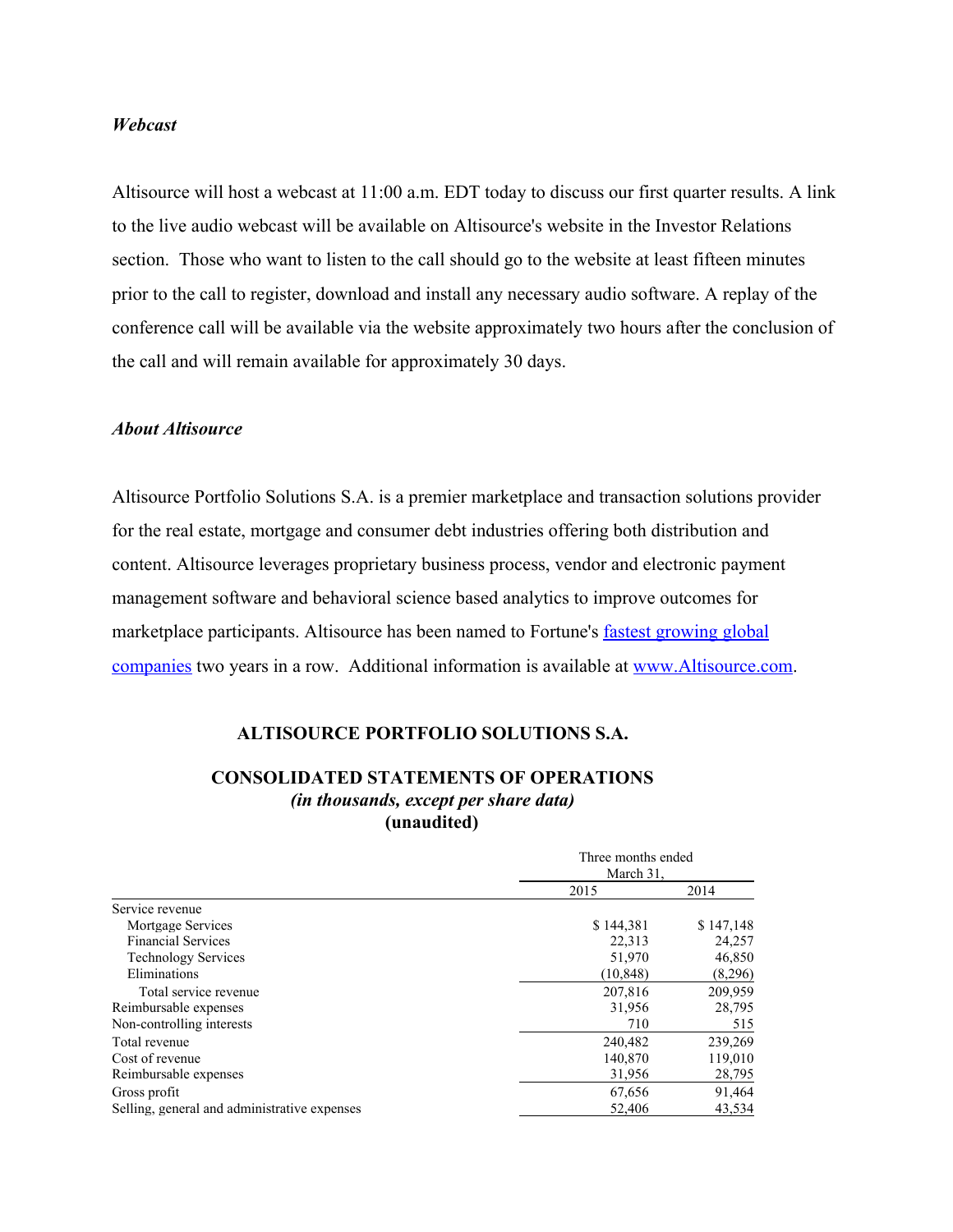| Income from operations                                         | 15,250    | 47,930    |
|----------------------------------------------------------------|-----------|-----------|
| Other income (expense), net:                                   |           |           |
| Interest expense                                               | (7,160)   | (4,776)   |
| Other than temporary impairment loss on HLSS equity securities | (3,285)   |           |
| Other income (expense), net                                    |           | 47        |
| Total other income (expense), net                              | (10, 442) | (4, 729)  |
| Income before income taxes and non-controlling interests       | 4,808     | 43,201    |
| Income tax provision                                           | (400)     | (3,055)   |
| Net income                                                     | 4,408     | 40,146    |
| Net income attributable to non-controlling interests           | (710)     | (515)     |
| Net income attributable to Altisource                          | \$3,698   | \$39,631  |
| Earnings per share:                                            |           |           |
| Basic                                                          | \$0.18    | \$1.76    |
| Diluted                                                        | \$0.18    | \$1.61    |
| Weighted average shares outstanding:                           |           |           |
| <b>Basic</b>                                                   | 20,172    | 22,509    |
| Diluted                                                        | 20,995    | 24,662    |
| Transactions with related parties included above:              |           |           |
| Revenue                                                        | \$148,639 | \$145,558 |
| Cost of revenue                                                | 10,288    | 7,288     |
| Selling, general and administrative expenses                   | 657       | (242)     |

## **ALTISOURCE PORTFOLIO SOLUTIONS S.A.**

## **CONSOLIDATED BALANCE SHEETS**

*(in thousands, except per share data)* **(unaudited)**

|                                                    | March 31, | December 31. |
|----------------------------------------------------|-----------|--------------|
|                                                    | 2015      | 2015         |
| <b>ASSETS</b>                                      |           |              |
| Current assets:                                    |           |              |
| Cash and cash equivalents                          | \$105,623 | \$161,361    |
| Available for sale securities - investment in HLSS | 26,681    |              |
| Accounts receivable, net                           | 126,716   | 112,183      |
| Prepaid expenses and other current assets          | 21,154    | 23,567       |
| Deferred tax assets, net                           | 4,987     | 4,987        |
| Total current assets                               | 285,161   | 302,098      |
| Premises and equipment, net                        | 126,521   | 127,759      |
| Goodwill                                           | 90,851    | 90,851       |
| Intangible assets, net                             | 236,355   | 245,246      |
| Other assets                                       | 21,793    | 22,267       |
| Total assets                                       | \$760,681 | \$788,221    |
| LIABILITIES AND EQUITY                             |           |              |
| Current liabilities:                               |           |              |
| Accounts payable and accrued expenses              | \$87,845  | \$111,766    |
| Current portion of long-term debt                  | 5,945     | 5,945        |
| Deferred revenue                                   | 9,289     | 9,829        |
| Other current liabilities                          | 10,407    | 13,227       |
| Total current liabilities                          | 113,486   | 140,767      |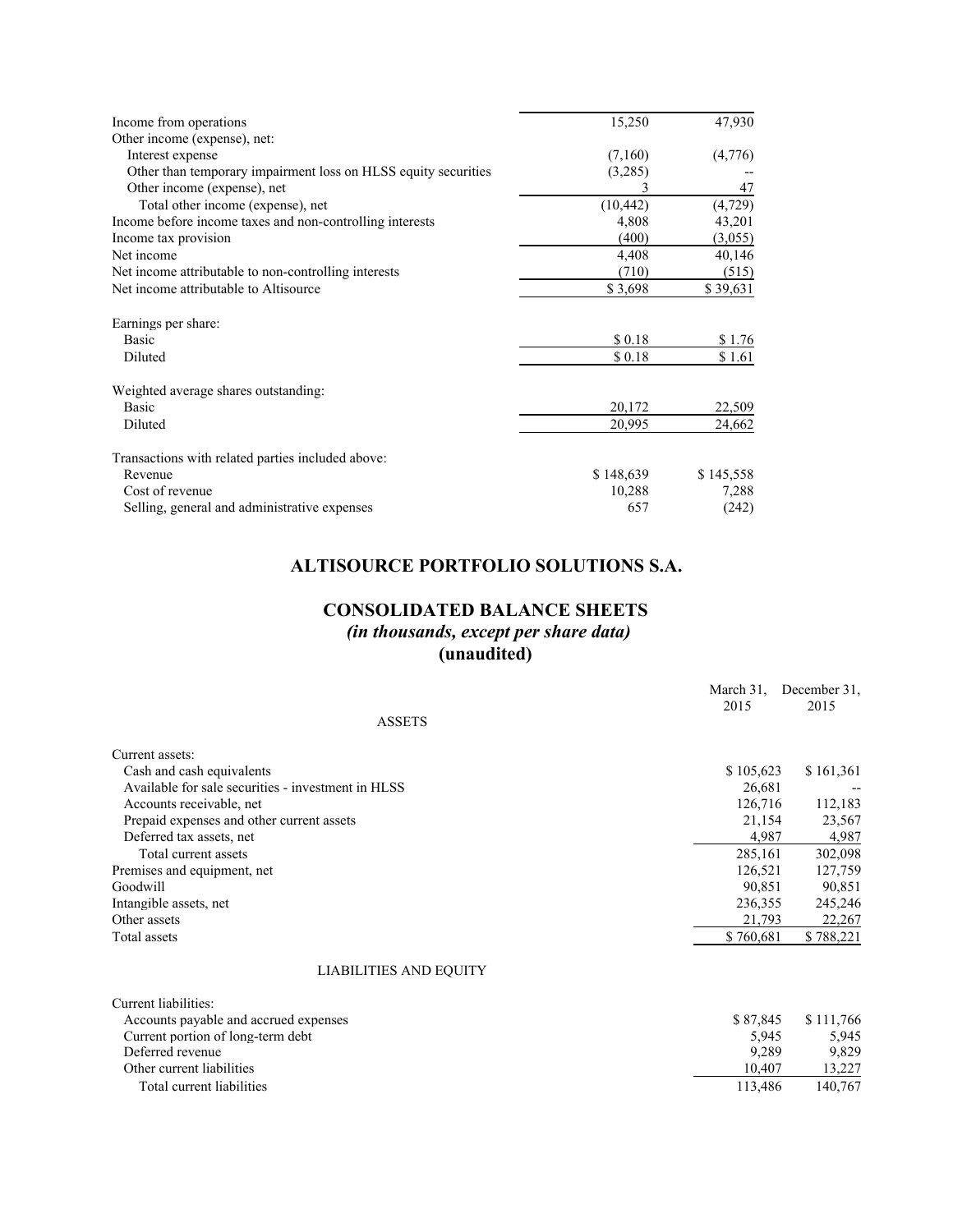| Long-term debt, less current portion<br>Deferred tax liabilities, net<br>Other non-current liabilities  | 581,310<br>2,670<br>21,334 | 582,669<br>2,694<br>20,648 |
|---------------------------------------------------------------------------------------------------------|----------------------------|----------------------------|
| Equity:                                                                                                 |                            |                            |
| Common stock (\$1.00 par value; 25,413 shares authorized and issued and 20,132 outstanding as           |                            |                            |
| of March 31, 2015; 25,413 shares authorized and issued and 20,279                                       |                            |                            |
| outstanding as of December 31, 2014)                                                                    | 25,413                     | 25,413                     |
| Additional paid-in capital                                                                              | 91.952                     | 91.509                     |
| Retained earnings                                                                                       | 369.964                    | 367,967                    |
| Treasury stock, at cost $(5,281)$ shares as of March 31, 2015 and 5,134 shares as of December 31, 2014) | (446, 550)                 | (444, 495)                 |
| Altisource equity                                                                                       | 40.779                     | 40.394                     |
| Non-controlling interests                                                                               | 1,102                      | 1,049                      |
| Total equity                                                                                            | 41.881                     | 41.443                     |
| Total liabilities and equity                                                                            | \$760.681                  | \$788,221                  |

## **ALTISOURCE PORTFOLIO SOLUTIONS S.A.**

## **CONSOLIDATED STATEMENTS OF CASH FLOWS (in thousands) (unaudited)**

|                                                                                                                                            | Three months ended March 31, |           |
|--------------------------------------------------------------------------------------------------------------------------------------------|------------------------------|-----------|
|                                                                                                                                            | 2015                         | 2014      |
| Cash flows from operating activities:                                                                                                      |                              |           |
| Net income                                                                                                                                 | \$4,408                      | \$40,146  |
| Adjustments to reconcile net income to net cash (used in) provided by                                                                      |                              |           |
| operating activities:                                                                                                                      |                              |           |
| Depreciation and amortization                                                                                                              | 8,826                        | 6,246     |
| Amortization of intangible assets                                                                                                          | 8,891                        | 9,466     |
| Other than temporary impairment loss on HLSS equity securities<br>Change in the fair value of acquisition related contingent consideration | 3,285<br>148                 |           |
| Share-based compensation expense                                                                                                           | 443                          | 658       |
| Bad debt expense                                                                                                                           | 607                          | 1,755     |
| Amortization of debt discount                                                                                                              | 127                          | 46        |
| Amortization of debt issuance costs                                                                                                        | 351                          | 242       |
| Deferred income taxes                                                                                                                      | (24)                         | 461       |
| (Gain) loss on disposal of fixed assets                                                                                                    | (19)                         | 96        |
| Changes in operating assets and liabilities:                                                                                               |                              |           |
| Accounts receivable                                                                                                                        | (15, 140)                    | (22, 599) |
| Prepaid expenses and other current assets                                                                                                  | 2,413                        | (1, 847)  |
| Other assets                                                                                                                               | 127                          | (1,014)   |
| Accounts payable and accrued expenses                                                                                                      | (27, 559)                    | 7,695     |
| Other current and non-current liabilities                                                                                                  | (2,822)                      | (5,042)   |
| Net cash (used in) provided by operating activities                                                                                        | (15,938)                     | 36,309    |
| Cash flows from investing activities:                                                                                                      |                              |           |
| Additions to premises and equipment                                                                                                        | (3,931)                      | (12, 945) |
| Purchase of HLSS equity securities                                                                                                         | (29,966)                     |           |
| Other investing activities                                                                                                                 | (4)                          | (300)     |
| Net cash used in investing activities                                                                                                      | (33,901)                     | (13, 245) |
|                                                                                                                                            |                              |           |
| Cash flows from financing activities:                                                                                                      |                              |           |
| Repayment of long-term debt                                                                                                                | (1,486)                      | (994)     |
| Proceeds from stock option exercises                                                                                                       | 203                          | 401       |
| Purchase of treasury stock                                                                                                                 | (3,959)                      | (35,766)  |